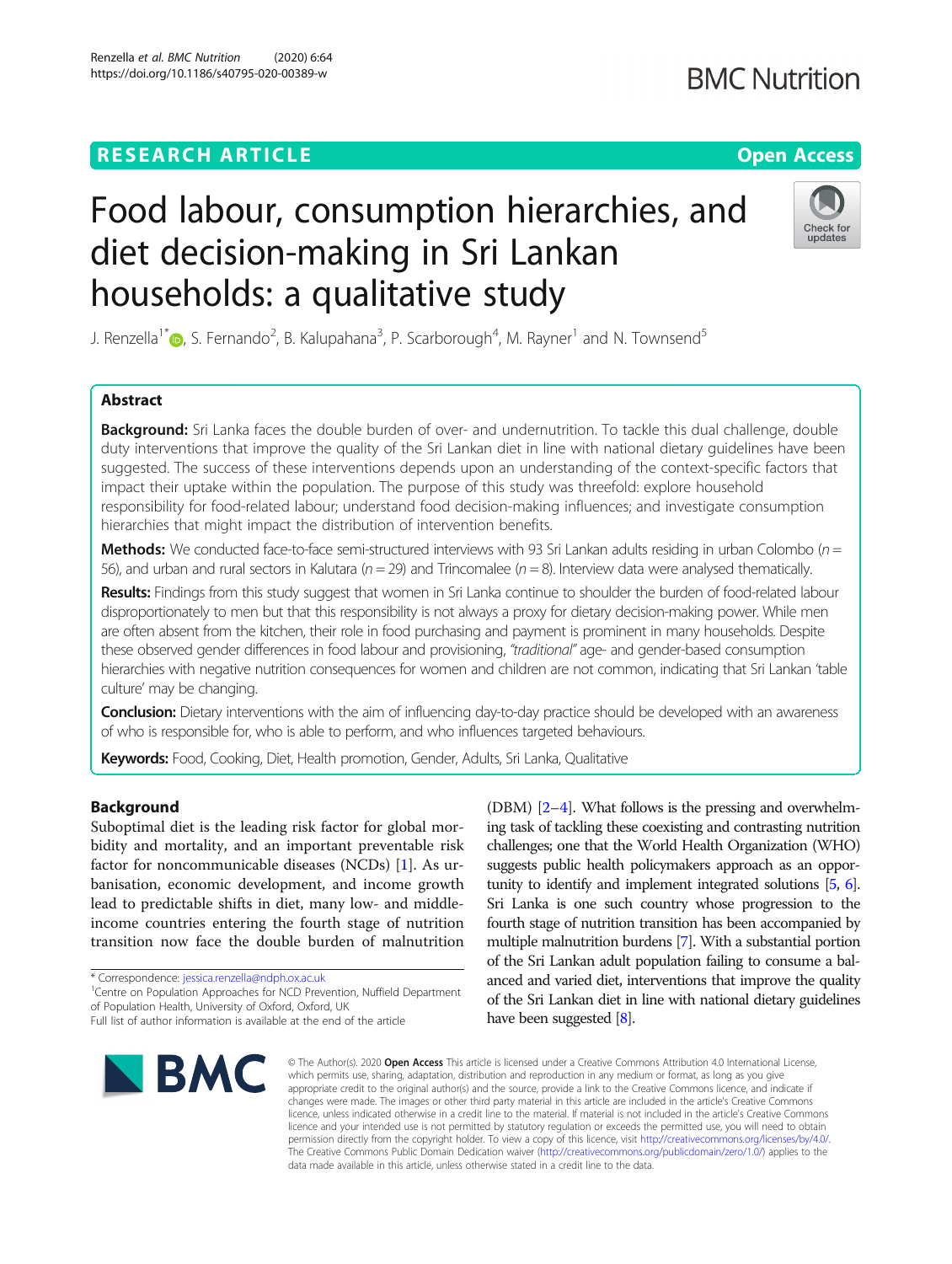The Sri Lankan Food-Based Dietary Guidelines (SLFBDG) aim to provide healthy diet guidance for the general public that can be 'practically translated into day-to-day practice' [\[9](#page-8-0)]. To support this translation, the Sri Lankan government aims to increase guideline dissemination; conduct awareness campaigns to promote guideline adherence; and train health workers on the SLFBDG recommendations [[10\]](#page-8-0). The success of such high-agency interventions that provide people with healthy diet advice, guidance, and encouragement is heavily mediated by the targeted individuals' personal resources: time, knowledge, skills, autonomy, and material means [[11\]](#page-8-0). Successful implementation of the SLFBDG recommendations therefore depends on a clearer understanding of who is responsible for, who is able to perform, and who influences 'day-to-day practice'. In terms of food preparation, for example, it is well documented that Sri Lankan women, be they Sinhalese, Tamil or Moor, disproportionately shoulder the burden of domestic chores and that men do not share the responsibility for cooking in equal measure [\[12](#page-8-0), [13](#page-8-0)]. Less is known, however, about household responsibility for other food-related chores such as purchasing, payment, and preparation and how the food preferences of family members influence diet decisions. When it comes to consumption, we know that intervention benefits may not be equally distributed within households if intrahousehold food distribution subscribes to gender and age biases (hereinafter referred to as consumption hierarchies) [[14](#page-8-0)]. Unequal food distribution, where patriarchal consumption hierarches manifest in inadequate nutrient consumption in women compared to men, has been well-documented in many South Asian countries [\[15](#page-8-0)]. There is also some evidence of consumption biases that preference adult men over women and children in the allocation of calories among poor urban families in Sri Lanka [\[16](#page-8-0)]. However, variations in cultural norms and food practices make it difficult to generalise the findings from these other South Asian countries for Sri Lanka as a whole.

By investigating food skills, knowledge, decisions, and consumption biases in Sri Lankan households, we gain a contextual understanding of how and for whom interventions aimed at promoting healthy eating might work. With the aim of informing the development and successful implementation of such interventions, this paper has the following objectives:

- i. explore the heterogeneous nature of household food-roles and responsibilities;
- ii. understand food decision-making influences; and
- iii. investigate the presence and potential impact of consumption hierarchies.

## **Methods**

## Data collection

Between December 2018 and February 2019, we invited one adult from 94 Sri Lankan households in urban Colombo ( $n = 56$ ), and urban and rural sectors in Kalutara  $(n = 29)$  and Trincomalee  $(n = 9)$  to participate in interviews. Both Colombo and Kalutara are majority Sinhalese and Buddhist Western provinces whilst the less densely populated Trincomalee district is located in the majority Moor and Muslim Eastern Province. Divisional Secretaries of Colombo, Kalutara, and Trincomalee were contacted to obtain electoral lists for each Grama Niladhari Division (GND) within the district and gain permission to visit individual households for data collection. Adults aged 18 years or older residing in these districts were eligible for study inclusion. Data collection started at a randomly selected location within the district. From that starting point, the nearest house appearing in the relevant electoral list was approached. If a consenting adult was present, the third house to the left was approached for the next interview, and so on. If more than one eligible adult was present in the household, the interviewee was selected by drawing lots. If an eligible adult was not present or did not consent, the house next door was approached. This recruitment method was followed until 56, 29, and nine participants in Colombo, Kalutara, and Trincomalee, respectively, were recruited. Interviews took place as part of a broader quantitative study of a new food recall questionnaire which was powered to detect similarities and differences to an established data collection process (Renzella et al: Validity of a brief dietary survey to assess food intake and adherence to national dietary guidelines among Sri Lankan adults, submitted).

After participants reviewed the study information sheet and provided written informed consent for a recorded interview to take place, one female Sri Lankan researcher (BK) collected demographic data (age, ethnicity, gender, place of residence) and conducted semistructured face-to-face interviews with each participant in their home. BK is an experienced data collector, interviewer, and researcher who has previously worked on health-related projects in Sri Lanka. Interviews were conducted in participants' preferred language: Sinhalese  $(n = 84)$  or English  $(n = 9)$ . Functional equivalence of these data was achieved through verbatim transcription into the language used by the participant and free translation into English ( $n = 84$ ) by a second female Sri Lankan researcher (SF). Ethics approval for this study was received from the University of Colombo and the University of Oxford. Participants were not incentivised or compensated for participation.

No time limit was set for interviews, which ranged from 15 to 30 min in duration. Participants were asked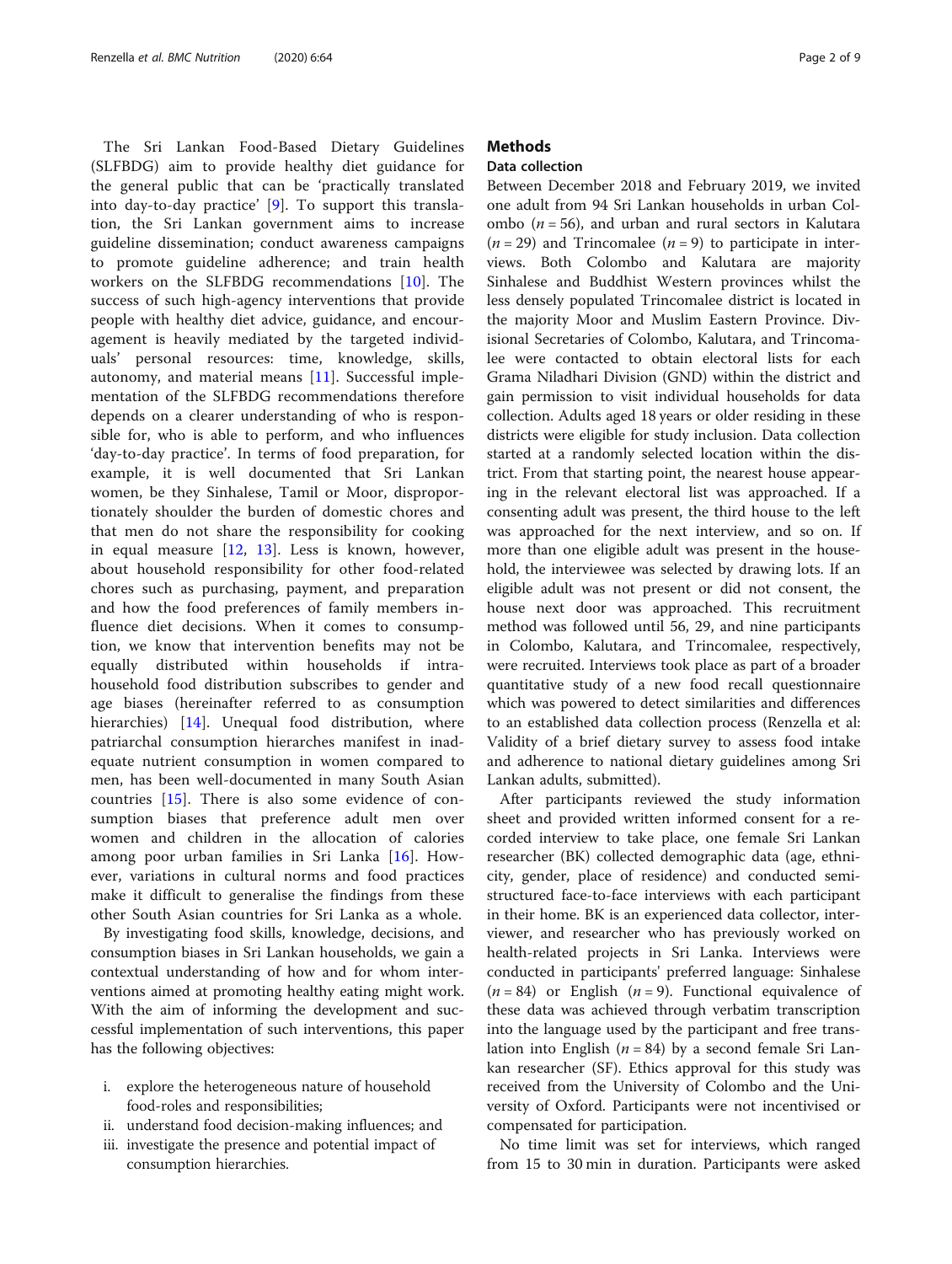the following questions about responsibility for household food labour and differences in food choices and consumption patterns between household members:

- 1. How do food **purchasing** responsibilities differ between household members?
- 2. How do food **payment** responsibilities differ between household members?
- 3. How do food **preparation** responsibilities differ between household members?
- 4. How do cooking responsibilities differ between household members?
- 5. How do food choices differ between household members?
- 6. How does food consumption differ between household members?
- 7. Is there anything you would like to tell me that I haven't asked you about?

#### Data analysis

Transcribed and translated interview data were manually analysed following Braun and Clarke's (2006) multiple step thematic analysis strategy [\[17\]](#page-8-0). Transcripts were first coded by question and then by participant. This allowed us to compare experiences between and understand dynamics within households. The first author (JR) read twice and then coded ten randomly selected transcripts covering the three districts on the basis of salient experiences that arose from the text. The codes and thematic groupings generated from this subset were discussed and revised with SF and NT before coding the remaining transcripts. Once all transcripts were coded, the wider research team discussed and revised thematic groupings (themes and subthemes). We were interested in all patterns and differences reported but expected most differences in food labour roles and responsibilities to be gender-based [\[12,](#page-8-0) [13](#page-8-0)]. We therefore deductively coded for gender differences in anticipation of confirming or

**Table 1** Interview findings: themes and subthemes  $(N = 93)$ 

challenging Sri Lankan gender norms. All other codes were generated inductively. To improve the internal generalisability of findings in this large sample size [[18\]](#page-8-0), we used quasistatistics (percentage of participants who spoke to theme or subtheme) to give non-precise counts ("some", "few", "many") an element of precision [\[19](#page-8-0)].

#### Results

#### Participant characteristics

Of the 94 people invited to participate in this study, 93 agreed to participate and were included in analysis. Participants ranged in age from 18 to 65 years old (*mean* = 40.7,  $SD = 12.6$ ) and resided in urban (72%) or rural (28%) sectors in Colombo (60%), Kalutara (31%), and Trincomalee (9%) districts. Sixty-six percent identified as female and 34% as male. Four individuals (one woman and three men) reported living alone. All other participants lived in mixed-gender households. Participants self-defined their ethnicity as Sinhalese (86%), Tamil (8%) or Muslim (6%).

### Interview findings

Three key themes emerged from analysis of the interview transcripts. These themes and their associated subthemes (Table 1) are discussed in detail below.

## 1. Rigid gender differences exist in household food labour responsibilities

All respondents spoke to the topic of responsibility for household food purchasing, payment, preparation, and cooking through a gender lens. Where gender-based differences were reported, they appeared both clear-cut and set in stone. For example, with the exception of flexibility under extenuating circumstances such as illness, travel, or pregnancy, daily food roles and responsibilities were often categorised as belonging solely to the realm of women

| <b>Themes</b>                                                                                                             | <b>Subthemes</b>                                                                                                              |
|---------------------------------------------------------------------------------------------------------------------------|-------------------------------------------------------------------------------------------------------------------------------|
| 1. Rigid gender differences exist in household food labour<br>responsibilities                                            | Women do most of the food-related work                                                                                        |
|                                                                                                                           | When labour is shared, roles are often gendered                                                                               |
|                                                                                                                           | The "breadwinner(s)" pay for household food                                                                                   |
| 2. There is some overlap between responsibility for food labour and<br>influence over household diet                      | In many households, food decisions are driven by children, elderly<br>family members, and individuals with medical conditions |
|                                                                                                                           | Influence over household diet is often gendered                                                                               |
|                                                                                                                           | In households where all food preferences are appeased, women prepare<br>multiple meals                                        |
| 3. The presence of intra-household consumption differences based on<br>age and gender is uncommon, and its impact unclear | Traditional age and gender consumption hierarchies are not a feature<br>of most households                                    |
|                                                                                                                           | Where present, consumption hierarchies do not always result in<br>unequal intra-household food distribution                   |
|                                                                                                                           | Women express a preference for 'healthy eating'                                                                               |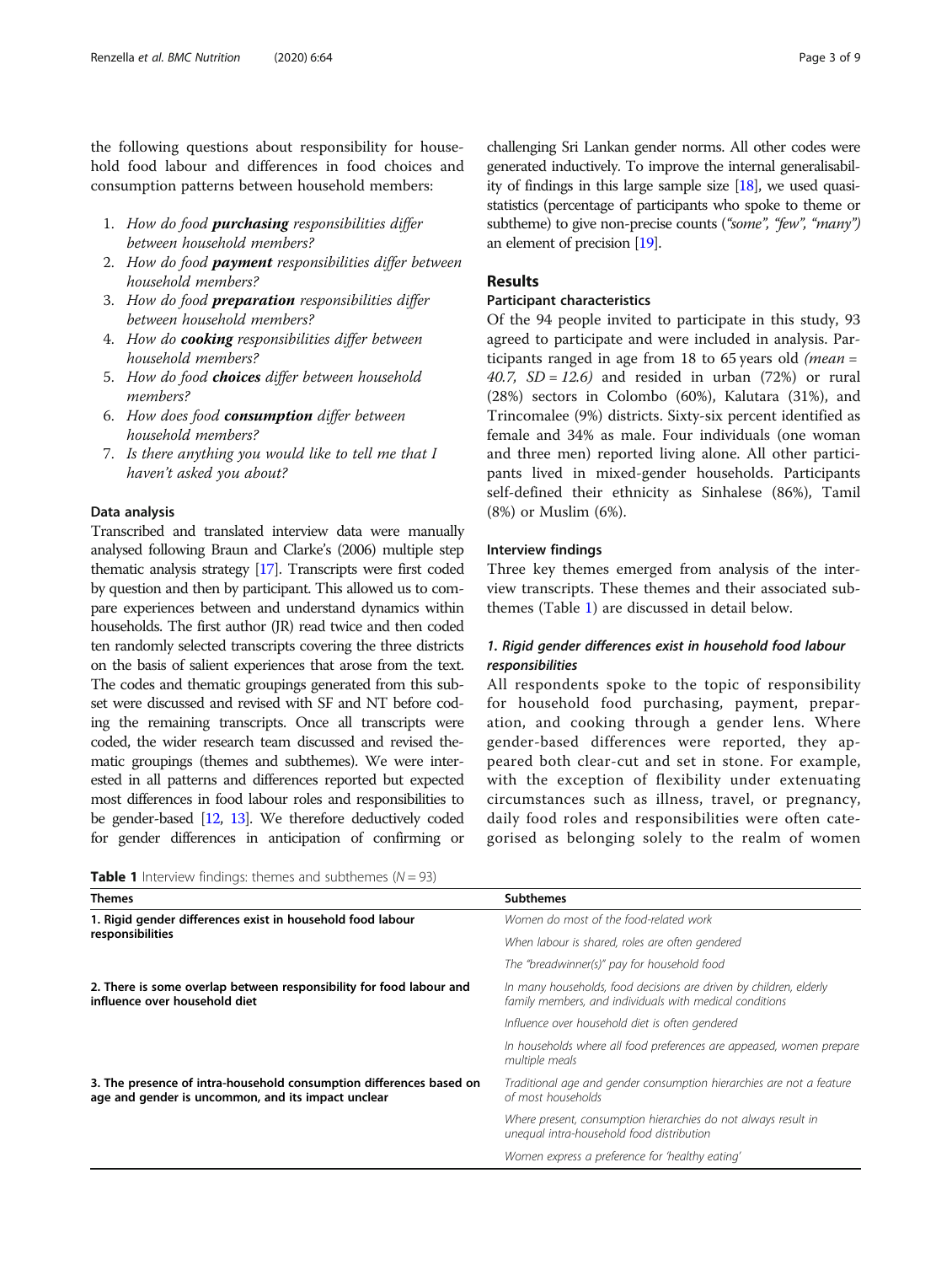or men. The rigidity of these gendered roles and responsibilities is evidenced through reference to their repetitive (for example, "I always") and axiomatic nature: "My wife and three daughters do all the cooking. Males don't participate at all. It is not our tradition" (Male, Colombo). With few exceptions, even in cases where responsibilities were shared between women and men, rigidity was a feature of these arrangements. For example, couples always shopped together or were responsible for each purchasing specific groceries.

Women do most of the food-related work The responsibility for day-to-day food-related household labour is not shared equally between female and male household members. Cooking for the family, and particularly for children and the elderly, tends to be exclusively the responsibility of women. Compared with food preparation, where men assisted "sometimes", "very rarely", "when my wife is indisposed" or with "specific tasks", cooking was most often described as being done "mostly", "exclusively", "all", or " $100\%$ " by women.

"I have never cooked in my life. My wife and my sister who is living with us do one hundred percent of the cooking." (Male, Trincomalee)

"I do all of the food preparation. Actually, it doesn't take me much time to cook. I like to manage the cooking and preparation of food without help or interference." (Female, Colombo)

"I would say that 98% of the cooking is done by my wife. I have only cooked whilst I was in university. That too just rice, dhal curry and pol sambol." (Male, Trincomalee)

In two cases, cooking was a shared responsibility between a female and male family member.

"My husband and I share this workload. My husband is the one who cooks the rice every day. He helps in scraping coconut, peeling onion, cleaning and cutting vegetables daily." (Female, Colombo)

Whereas food preparation and cooking were described as "the type of work done by women", responsibility for food purchasing was more equally shared between women and men both across and within households. The majority of participants (67%) reported a gender difference in food purchasing responsibility, which was considered the sole responsibility of women in 48% and men in 44% of these households.

"My husband is practically ignorant about food, food quality, what is needed or not needed. He has no interest or knowledge about how the rest of the family eats or about their food preferences. So, I am aware of everybody's needs and I go out and do the purchases." (Female, Trincomalee)

"My husband does the food purchasing. I rarely buy food items. If I do buy my husband will certainly find fault with what I buy." (Female, Colombo)

Shared responsibility for food purchasing reflected the experience of 25% of participants where women and men shopped for food together (during the same outing).

"My husband and I both go together to shop for the food for the whole month. The vegetables of course are bought from time to time throughout the month." (Female, Colombo)

Some adults living with older family members reported that responsibility for food purchasing, whether shared between genders or assumed by one individual, fell to older family members.

"My mother and father do this as a shared responsibility. In my house, I live with my mother and father." (Male, Colombo)

"It is my elder sister or my brother in law who go and purchase the food." (Male, Kalutara)

When labour is shared, roles are often gendered In households where purchasing and preparation responsibilities were shared between women and men, roles were often gendered based on their labourintensiveness or the category of food (for example, fresh versus packaged) being purchased. Male assistance with food preparation was commonly described as "rare" or "specific". In these cases, men were typically assigned more physically demanding tasks such as dehusking coconuts or cleaning and cutting fish and meat.

"Usually it is my mother or my aunt that does the food preparation. But if there is a need to husk a coconut, clean a fish or cut a chicken, my father or I might help." (Male, Kalutara)

Gendered roles also extended to couples that grocery shopped together. When reported, differences were based on the type of food being purchased;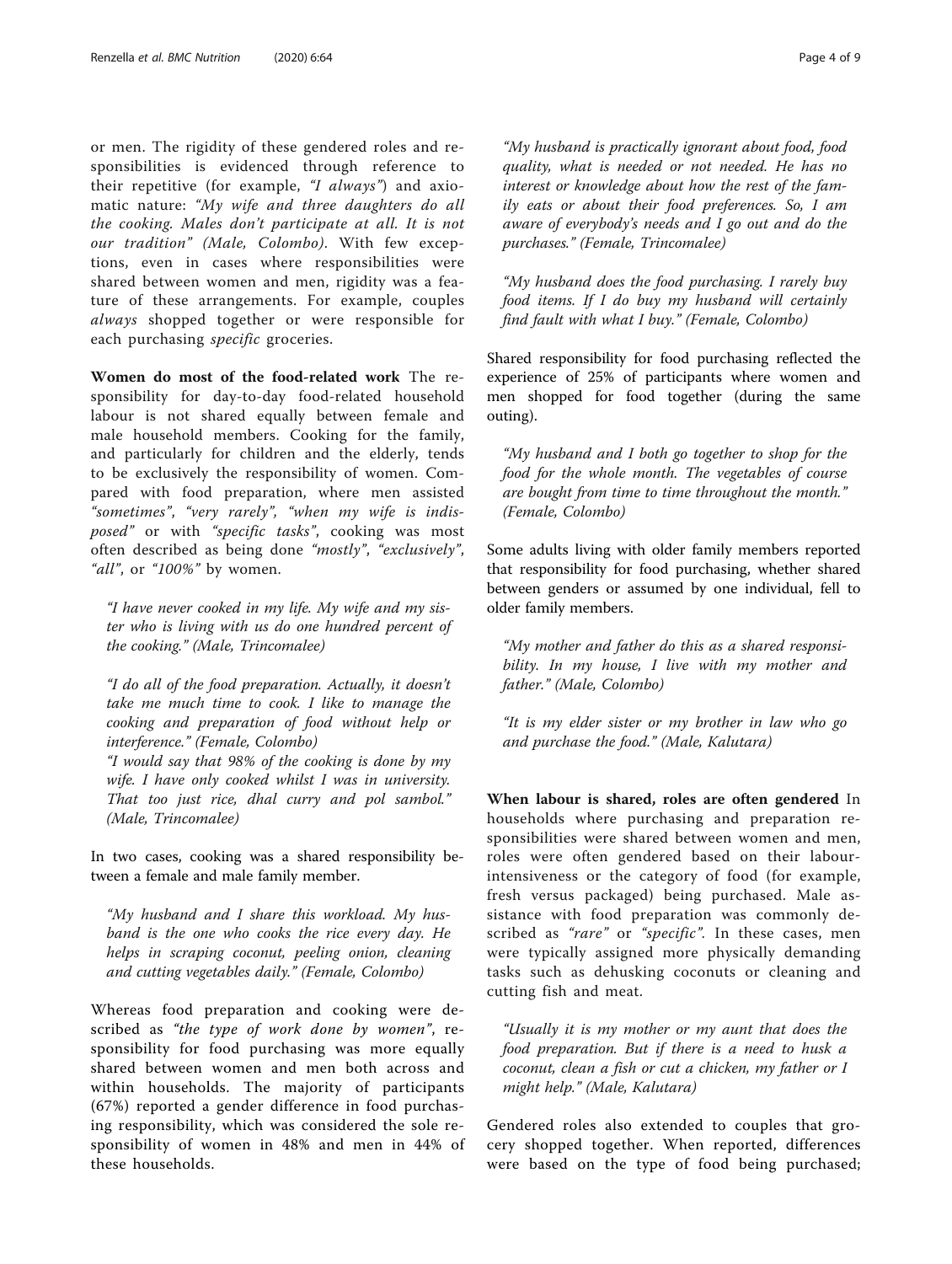women were responsible for purchasing fresh fruit and vegetables whereas men's roles differed between households but often involved the purchasing of pre-prepared or 'Western' foodstuffs.

"The cooked food or takeaway food is purchased by myself. My wife purchases the raw foods, rations etc." (Male, Colombo)

The "breadwinner(s)" pay for household food It was rare that household food payments were exclusively the responsibility of women (5%). In some households, the responsibility was shared between women and men, but the most common response was that food payment was exclusively men's responsibility (76%).

"My husband is the only breadwinner. He pays for everything." (Female, Colombo)

"The payment is done by my daughter as she is the only person who is earning sufficiently to buy food." (Female, Colombo)

Nineteen percent of respondents lived in households where payment responsibility was shared between women and men who all earned sufficiently to contribute. How much each person contributed (as a total amount or percentage contribution) was not disclosed by any of the study participants.

"The responsibility is shared between men and women. My sister who lives in the household also earns. We share the responsibility. There is no clear demarcation about how much a man would spend or a woman would spend." (Male, Colombo)

## 2. There is some overlap between responsibility for food labour and influence over household diet

The answer to 'Who cooks?' – women – was near ubiquitous across households, whereas responses to 'What to cook and whose preferences to prioritise?' varied from household to household. These decisions were less often influenced by the preferences of the individuals responsible for cooking and more often determined by the age, gender, health-status, and preferences of household members.

In many households, food decisions are driven by children, elderly family members, and individuals with medical conditions In 30 % of households, the fussiness, appetites or vulnerable state of children and older family members – factors that have "nothing to do with their gender" – were described as being highly influential in determining what meals were consumed by the entire family.

"The food choices we make are largely decided by what my son wants to eat. Almost all of the meals are planned and cooked according to his wish." (Female, Kalutara)

"Predominantly my father's choices are taken into account. That is not so much because he is a man. He is very old and he has low appetite. Therefore, we cook the foods that he would like to eat because he is old and feeble." (Female, Colombo)

Where one family member had a food allergy or was following a health-promoting/disease-preventing diet, the household menu was tailored accordingly, and all members would "eat as they do".

"The bulk of the food choices are tailored to suit my mother's high cholesterol and diabetes. We all eat the food that suits her disease." (Female, Colombo)

"As my husband is allergic to egg, we are very careful when using egg for cooking." (Female, Trincomalee)

Influence over household diet is often gendered Twenty-five percent of respondents said that food choices were "completely dominated" by a male family member, whereas twenty-one reported that the female family member responsible for cooking made all of the food-related decisions. In both cases, the preferences of these individuals impacted the food intake of all other family members to varying degrees of contentment and implications for health.

"It is always what my husband likes that gets cooked. There are many food items that he prefers that my daughter does not eat. But still the preference is given to what my husband likes." (Female, Kalutara)

"My wife decides the food choices, what is bought and what is cooked. I never interfere in those choices. I eat to live, not live to eat. I'm very easy going about what is cooked and given to me." (Male, Colombo)

The women in my family want to eat healthy. The men in my family prefer more unhealthy food. But invariably it is the decision of the men that will prevail. In Sri Lanka, typically men make decisions about everything. They are the head of the family. They also decide what and what not to cook. (Male, Trincomalee)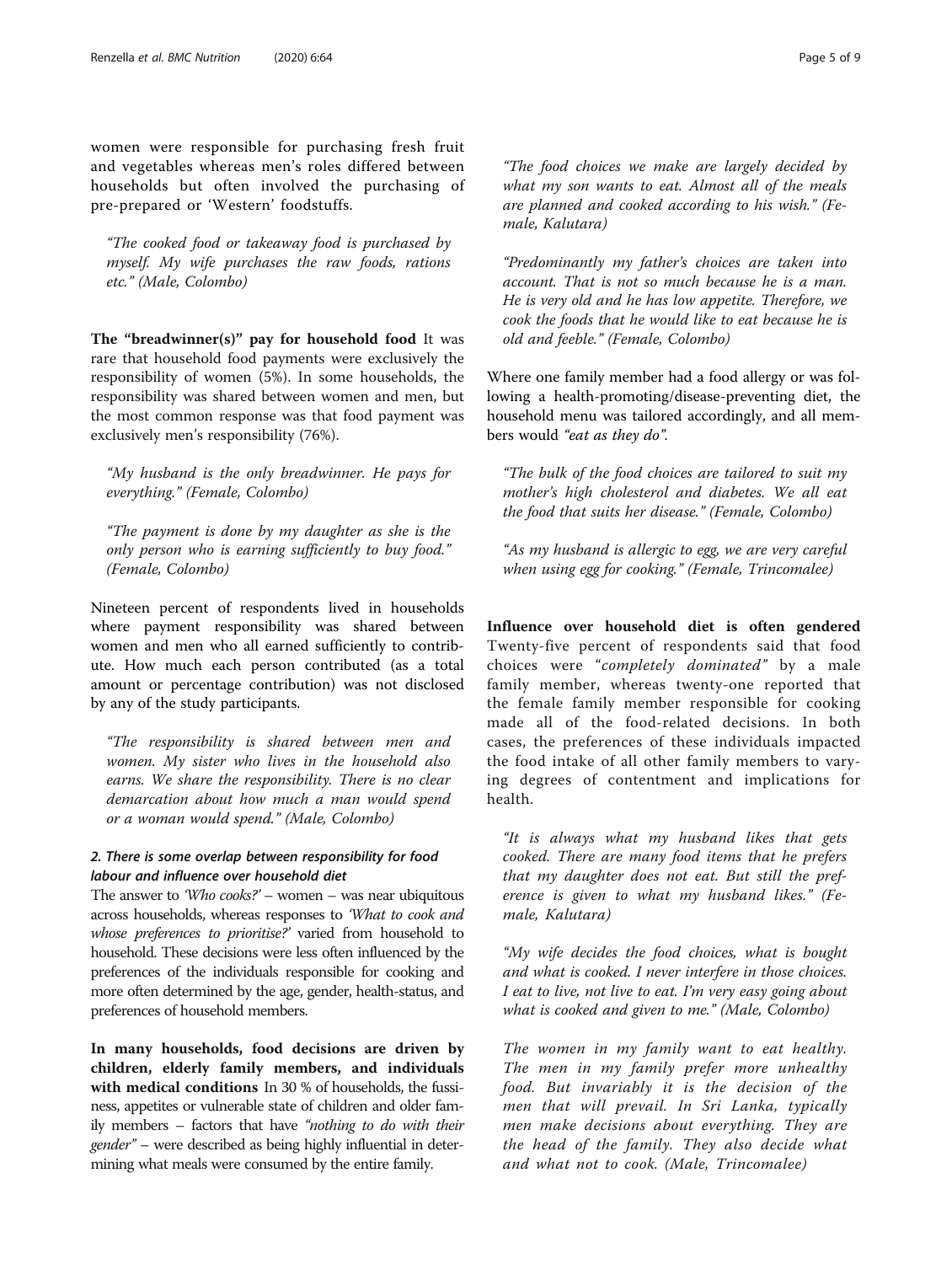In households where all food preferences are appeased, women prepare multiple meals Some women tried to appease everyone's food preferences simultaneously – whether based on individual tastes or dietary requirements – by cooking multiple dishes each meal. In every case, the additional effort required to satisfy and "respect" all preferences was conveyed. One respondent described this situation as the "very hard daily" balancing act" that his mother has to perform because there is "a huge issue of food choices in our house" (Male, Trincomalee).

"Well, my wife makes all the food choices and meal planning by herself. But the preferences of each person are taken into account. She will make many different dishes to cater to the different preferences. We have different preferences in the curries we like to eat. We don't repeat the same dishes in the main meals." (Male, Trincomalee)

"My husband is a vegetarian so I have to ensure that not even a cooking spoon is mixed with meat dishes when cooking his food. A lot of thought and energy goes into cooking his vegetarian dishes which are not shared by the other members of the family. I have to cook two sets of meals because my husband's requirement is very specific." (Female, Trincomalee)

## 3. The presence of intra-household consumption differences based on age and gender is uncommon, and its impact unclear

When asked how food consumption differs between household members, participants focussed on differences in the type, amount, and mode of food consumed between adult women, men, and children. The majority of households reported no age- or gender-based consumption differences or "disparities" in how food was distributed. Among those who reported consumption differences, no clear pattern emerged as to how these differences influenced or impacted the nutrition status of different household members.

Traditional age and gender consumption hierarchies are not a feature of most households Seventy-two percent of participants did not indicate the presence of consumption hierarchies based on age or gender in their home: "There is no gender discrimination in how the food is distributed" (Female, Kalutara). One participant who distanced herself from the "tradition" of "serving men first and most" supplemented her answer with an explanation that consumption hierarchies of any kind are a tradition followed in "poorer families" where "there is [not] enough food to go around" (Female, Colombo). Other respondents conveyed scenes of communal and

egalitarian eating: "We eat together. We eat as each of us please" (Female, Colombo).

Where present, consumption hierarchies do not always result in unequal intra-household food distribution Consumption hierarchies that saw men served first and more and/or women and men eating at different times were present in 28% of respondent households: "First the food is served for my father. Then my mother serves the food to us, the children. My mother eats what is left after we all eat." (Female, Kalutara). Notably, serving order did not always affect the amount of food available to others: "My husband's father is served first, but I would not say his gender affects the amounts eaten by anyone or the way it is eaten in my household" (Female, Kalutara).

Women express a preference for 'healthy eating' Some participants (10%) noted gender-based differences between the types of food that women ("healthy" and "fresh") and men ("unhealthy" and "processed") prefer. When making these comparisons, participants described "traditional foods", "natural foods", and "vegetables and fruit" as healthy and "fatty and processed food", "junk food", "cheese", "sweets", "carbohydrates" and "meat" as unhealthy.

"If my husband is making the food choices, he buys all the fatty and processed foods and sugary foods without even reading the labels. If I make the choices I focus more on dark green vegetables, leaves and fresh food." (Female, Colombo)

Gender differences in attitudes to healthy eating were less evident in children. Some parents said that their daughters took to their mother's healthier preferences whereas others said they preferred "much more meat like their father". Children, irrespective of gender, were generally described as having an appetite for "oily and fried foods", "short eats", and "sweets".

"My husband eats more carbohydrates and meats. My youngest daughter and I eat more vegetables and fruits" (Female, Colombo).

"My husband prefers more of processed food, cheese, and meats and so do my daughters. I prefer natural and traditional foods" (Female, Colombo).

#### **Discussion**

In recent decades, Sri Lanka has experienced rapid demographic, economic, nutrition, and social transitions [[7,](#page-8-0) [20\]](#page-8-0). Our study shows that despite this dynamism, rigid gender differences in household food labour roles and responsibilities remain present. More in tune with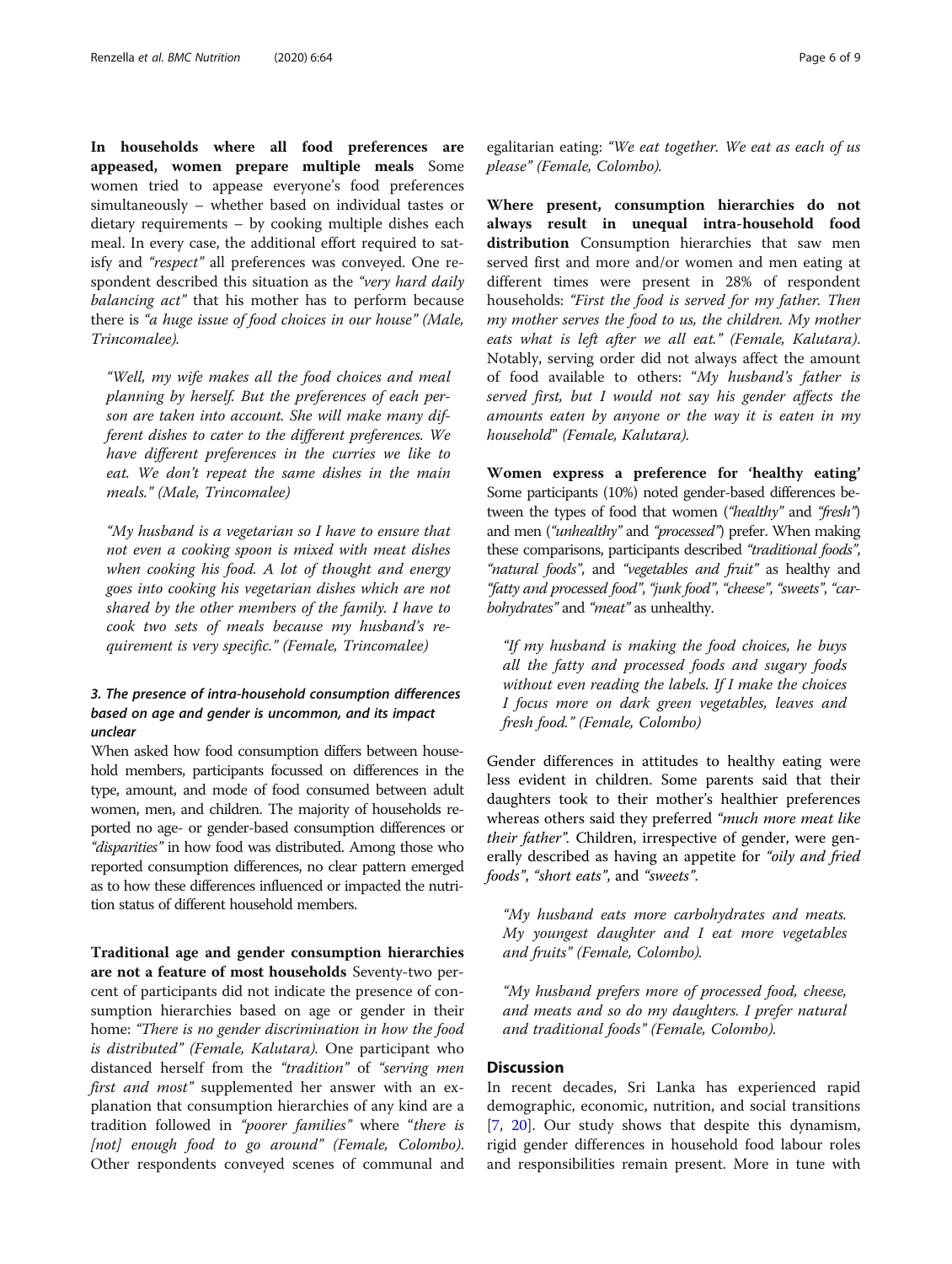this prevailing trend of change, however, is the finding that "traditional" consumption hierarchies with negative nutrition consequences are not a common feature of households in Colombo, Kalutara, and Trincomalee.

Among study participants, women do most of the food related work, and are almost exclusively responsible for cooking. This supports the literature that examines the role of women in Sri Lankan society and the labour force participation and success barriers they continue to face [[12,](#page-8-0) [13](#page-8-0), [21](#page-8-0)]. These studies, however, often aggregate domestic duties and childcare as a homogenous entity.

Moving beyond the question of 'who cooks?', our study findings add nuance to the narrative that all domestic chores are 'women's work' by highlighting the role that men play. For example, whereas women are primarily responsible for food preparation and cooking, men are more involved in food purchasing and payment – the latter almost exclusively so. However, in almost all households, responsibility for food-related roles was inflexible. Without hesitation, participants were able to report who does what task and detail extenuating circumstances that might disrupt this arrangement. Even when responsibilities were shared, women and men assumed specific roles. For example, when food purchasing tasks were shared, women assumed responsibility for purchasing fresh and 'healthy' food whilst men shopped for pre-prepared or 'unhealthy' foods. An ethnographic study of 'cooking life' in Sri Lanka similarly discerns clear gendered trends in food procurement roles, which the author terms 'structures of repetition' [[22](#page-8-0)]. In line with our study findings, these structures are described as being sometimes flexible but not often broken.

For many families, food decisions were driven by children, elderly family members, and individuals with medical conditions. Where this was not the case, influence over household diet was often gendered: either the women responsible for cooking made all of the foodrelated decisions or men's preferences were prioritised. In almost all cases, the dietary requirements or preferences of these 'food influencers' impacted the diet of all household members. The exception to this trend was found in households where women appeased the conflicting preferences of all family members. Importantly, participant experiences confirm that responsibility for food labour is not always a proxy for diet decisionmaking power. Where gendered preferences for healthy eating were expressed, women tended to prefer "healthy", "fresh", and "traditional" foods whereas men were described as preferring "unhealthy", "processed" products and "more meat". Women's higher awareness and knowledge of nutrition compared to men, who through their own admission had much less to do with food and in particular cooking, may in part explain this variation. Preference differences along health lines were often resolved by designing the household food menu around men's 'unhealthier choices' or by cooking various meals to satisfy everyone. At a household level, the literature paints a mixed picture of the role of Sri Lankan women in decision-making [[13,](#page-8-0) [23](#page-8-0)]. Our findings give a similarly heterogenous account. Specifically, the role that children's fussiness and appetites play in influencing food decisions was a key and unexpected finding of this paper in a context where obedience towards parents is considered a core virtue [[13\]](#page-8-0). Recent research in Taiwan and Singapore has also found that children exert considerable influence over their own and their family's meal choices [\[24,](#page-8-0) [25](#page-8-0)]. In the latter study, Singaporean women noted that serving children foods that they liked was more practical and less wasteful. The accessibility and affordability of cooked meals purchased from food stalls made it relatively easy to satisfy children's tastes, especially for working mothers [[25](#page-8-0)]. To our knowledge, no Sri Lankan study has explored the role that either children or elderly family members and their associated health conditions play in family food choices and dietary health outcomes.

The presence of consumption hierarchies with associated negative nutrition consequences for women and children was not a feature of most study households, with some participants describing scenes of egalitarian and communal eating. Where present, many participants insisted that upholding this tradition of serving older males first did not impact other family members' access to adequate nutrition. These findings are at odds with previous research. For example, the ethnographic study mentioned above identifies the presence of 'homogeneous consumption groups' that contribute to a lack of 'table culture' (i.e. where family members sit at the same table and share a meal together) [[22\]](#page-8-0). Additionally, research conducted in urban Kandy reports the presence of both age- and gender-based intra-household calorie allocation biases  $[16]$  $[16]$  $[16]$ . The contrast between these findings and our own demonstrates the need for longitudinal mixed methods investigation into the context-specific presence, determinants, and outcomes of consumption hierarchies and intra-household food distribution both within and across South Asian countries.

#### Strengths and limitations of this study

The main strengths of this study are twofold: the large sample size; and the qualitative and semi-structured method it followed, whereby participants were encouraged to share their experiences in their own time and words. This study has some limitations. Rich study findings may not be generalisable to the wider population and should be interpreted with caution. This is due to the qualitative methodology selected to meet exploratory study objectives and the limited geographic area from which participants were recruited. Interviews were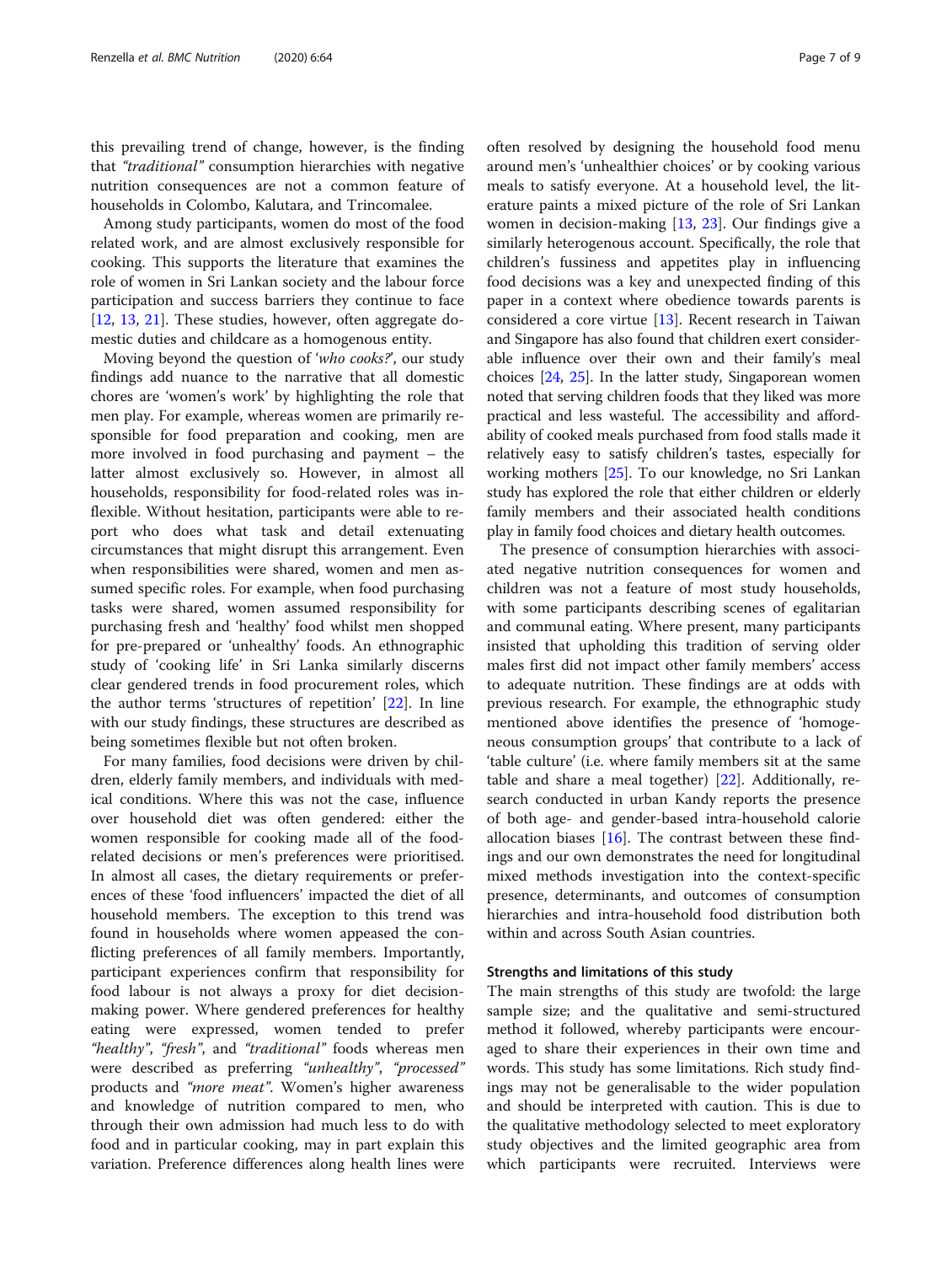conducted, translated, transcribed, and coded by female researchers. The gender of our data collection team may have impacted how questions were asked and the types of responses received. Without a comparison, it is difficult to gauge how data collection was impacted. A key limitation of this study is the absence of participant socio-economic and household composition data.

#### Implications for policy and practice

This study adds to the growing body of literature that demonstrates the value of qualitative evidence for our understanding of the multiple factors that influence the appropriate and effective implementation of health policies and interventions [\[26](#page-8-0)]. Specifically, our study findings have implications for the improvement of efforts to promote healthy eating through the provision of healthy diet advice, guidance, and encouragement. The SLFBDGs are one such example. Among study participants, women were more likely to have the necessary knowledge and skills required to implement healthy diet guidance, but they did not necessarily have the decisionmaking power to change household dietary behaviours. Health promotion interventions that are blind to this disparity risk overemphasising the role of women in effective behaviour change and may inadvertently reinforce gender stereotypes or social conservatism that promotes the idea that a woman's role is in the kitchen cooking for her family [[27,](#page-8-0) [28](#page-8-0)]. Diet improvement efforts should therefore be directed to all family members – especially husbands and children whose attitudes and preferences are a crucial determinant of what and how family members eat. Given men are more involved in food payment and purchasing than any other aspect of food labour, practical healthy purchasing advice to support various point-of-sale nutrition interventions could be included in dietary guideline documents that aim to 'provide the general public with solutions that they can easily follow' [\[9](#page-8-0)]. Equally, all family members are involved in the consumption of food. Information to support the creation of healthy consumption environments, for example the promotion of family meals or inclusive 'table culture', could improve healthy eating behaviours in children, adolescents, and adults [[29](#page-8-0)–[31\]](#page-8-0). Precedent for this can be found in the Brazilian, Korean, and Mediterranean diet guidelines, to name a few, where convivial consumption environments and the practice of enjoying meals in the company of others are core recommendations [\[32](#page-8-0)– [34](#page-8-0)]. For many women in this study, balancing the food choices of family members was a difficult task and it was often people's tastes rather than health considerations that determined meals served. Dietary guidance that accounts for taste alongside health considerations may therefore be more useful to women who find themselves in this difficult decision-making role.

#### Conclusion

This study shows that household gender and age dynamics in Colombo, Kalutara, and Trincomalee influence what and how people eat. Whilst confirming that women are disproportionately involved in food preparation and cooking, this study also contributes new and important findings about diet decision-making and the presence and potential impacts of intra-household consumption differences. Dietary interventions with the aim of effectively and appropriately influencing day-to-day practice should therefore be developed with a contextualised awareness of who is responsible for, who is able to perform, and who influences targeted behaviours. The use of qualitative research can help generate such information.

#### Supplementary information

Supplementary information accompanies this paper at [https://doi.org/10.](https://doi.org/10.1186/s40795-020-00389-w) [1186/s40795-020-00389-w](https://doi.org/10.1186/s40795-020-00389-w).

#### Additional file 1.

#### Abbreviations

DBM: Double Burden of Malnutrition; GND: Grama Niladhari Division; NCD: Noncommunicable disease; SLFBDG: Sri Lankan food-based dietary guidelines; WHO: World Health Organization

#### Acknowledgements

We thank study participants for generously giving their time and sharing their experiences. Special thanks to Achini Weerasinghe for her administrative support.

#### Authors' contributions

The corresponding author attests that all listed authors meet the authorship criteria and that no others meeting the criteria have been omitted. JR conceived and designed the study, analysed data, and drafted the manuscript. BK collected data. SF supported data collection and transcribed and translated transcripts. SF and NT provided input at the data analysis stage. MR, PS, and NT supervised the project and provided manuscript feedback. All authors read and approved the final manuscript.

#### Funding

PS is funded by the BHF Intermediate Basic Science Research Fellowship (FS/ 15/34/31656). JR and MR are supported by the Nuffield Department of Population Health, University of Oxford. SF was supported by the Ministry of Health, Nutrition and Indigenous Medicine, Sri Lanka. NT is supported by the Department of Health, University of Bath. Author funders and employers had no role in the collection, analysis, and interpretation of data; in article writing; and in the decision to submit the article for publication.

#### Availability of data and materials

The data generated and analysed during the current study are not publicly available as ethical approval does not extend to the sharing of participant data or interview transcripts beyond study authors.

#### Ethics approval and consent to participate

Written consent was obtained from all participants. Ethical approval was obtained from the ethical review committees of the Faculty of Medicine, University of Colombo (EC-18-111) and the Oxford Tropical Research Ethics Committee (OxTREC), University of Oxford (561–18).

#### Consent for publication

Written informed consent for the publication of anonymised data for academic purposes was obtained from all participants.